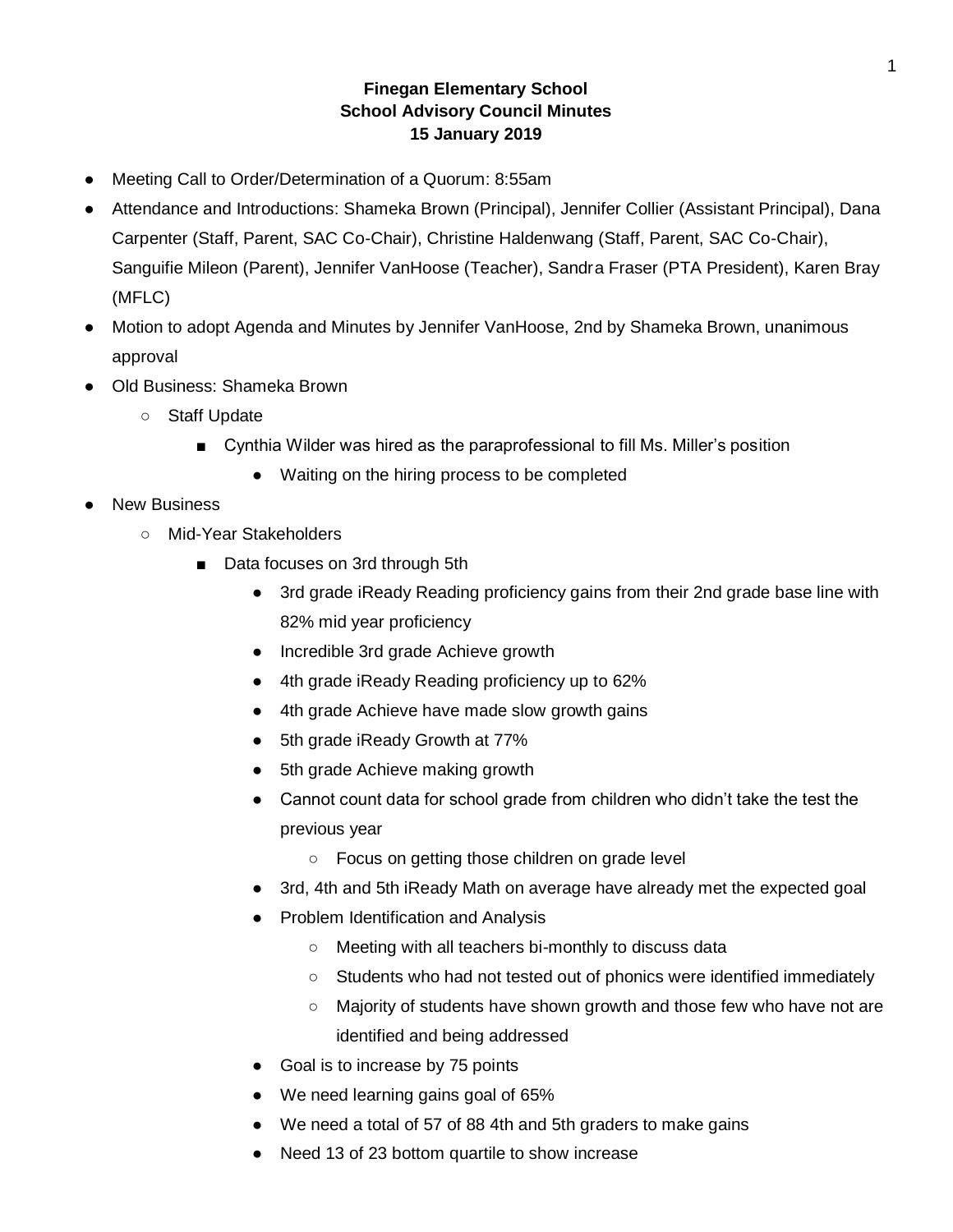- **Reports** 
	- PTA: Sandra Fraser
		- Love Grams Pre-Sales end Feb. 2nd
		- Donuts with Dad tomorrow 16 Jan 19
		- Pre-Pizza sale for Movie night going on
		- 25 Jan 19 is the general PTA meeting and movie night following
		- PTA providing snacks for Literacy Night on 31 Jan 19
	- Community:
		- School Liaison US NAVY: Sharon Kasica (sent in flyer)
			- DCPS Information Session on base at the Youth Center
				- Tuesday January 29, 2019 from 5:00-6:30pm
			- School Choice Office has moved to a different location
		- MFLC: Karen Bray
			- December was busy with life feed with Africa
				- Great support with Mr. Lynn and Mr. Pashley
				- Snowflakes with well wishes, comfort crew private letters set
			- Fear and Anxiety groups beginning soon with permission slips getting out
			- Looking for Comfort Crew for 2019/2020
			- Big PCS season Dec/Jan
	- School
		- Assistant Principal: Jennifer Beale-Collier
			- Mid-year scrimmage testing has been completed
			- Baseline testing is still happening
				- ELA, MATH, SCIENCE
				- Determines teachers VAM scores
					- 8 February 2019 is the deadline
					- 92% testing completed
			- Looking for new Cafeteria motivations
			- April and May will be district and state testing
				- Schedule forthcoming
			- 3rd, 4th and 5th math all at the same time
- Open Agenda
	- On Base Training: Christina Haldenwang
		- First two weeks of February will be training on base that may affect children's schedules and gate closures
- Next Meeting: February 12th, 2019
- Adjournment: 9:53am